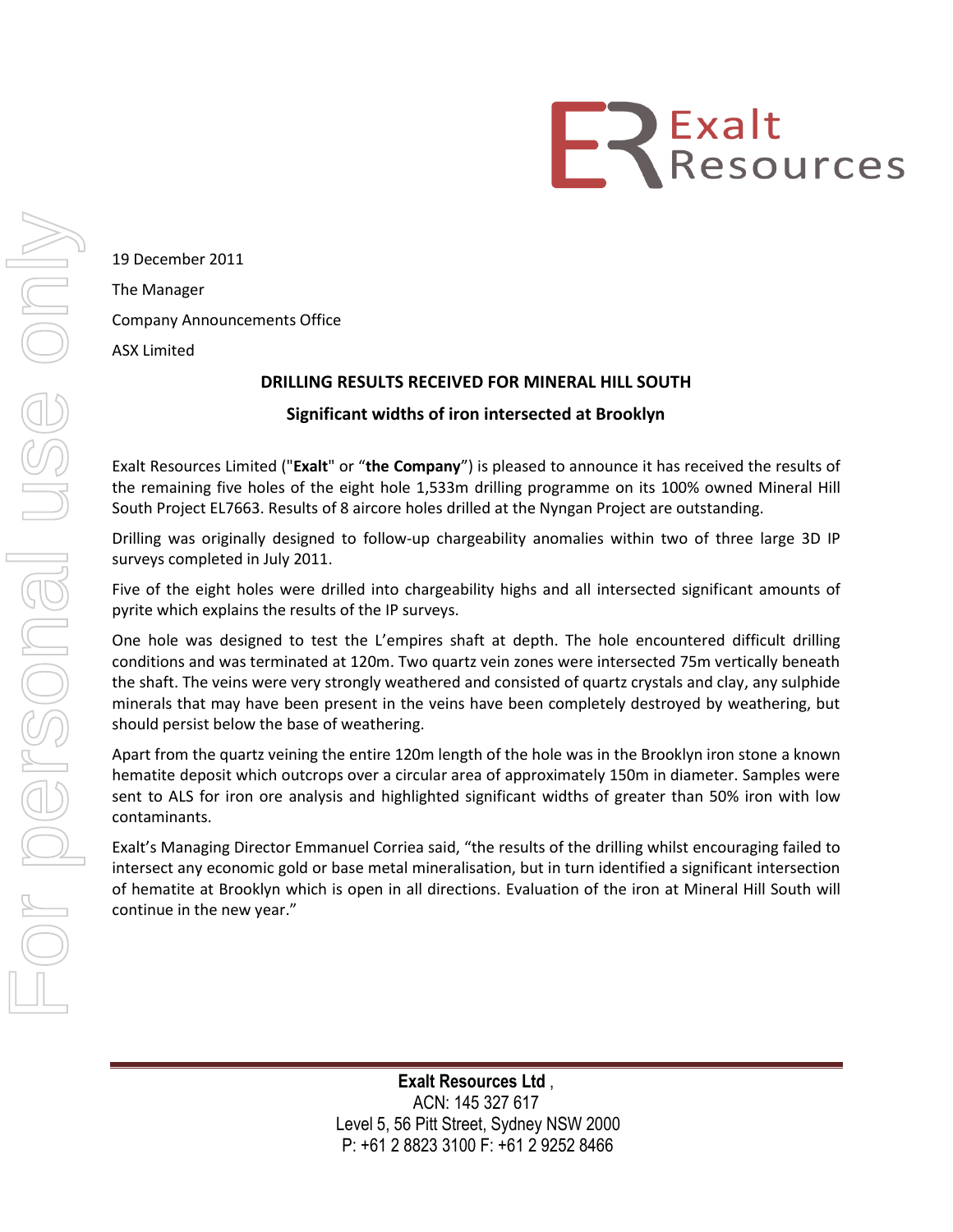|    |         |          |      | From   To  Interval   Fe%   SiO2%   AI2O3%   P%   S%   TiO2%   LOI% |  |                             |  |
|----|---------|----------|------|---------------------------------------------------------------------|--|-----------------------------|--|
|    | 39I     | 39 45.4  | 11.2 |                                                                     |  | 4.6 0.13 0.010 0.120 11.38  |  |
| 39 | 81      | 42 52.7  | 4.2  |                                                                     |  | 1.7 0.17 0.010 0.022 11.55  |  |
| 87 | 96      | $9$ 52.8 | 5.3  |                                                                     |  | 1.5 0.11 0.014 0.047 11.84  |  |
|    | 108 120 | 12 56.0  | 4.9  |                                                                     |  | 1.2 0.08 0.009 <0.005 11.55 |  |

Table 1 – Results of BNRC004 analysed by ALS using XRF Fusion



Figure 1 –BNRC004 East West Section 6,384,530N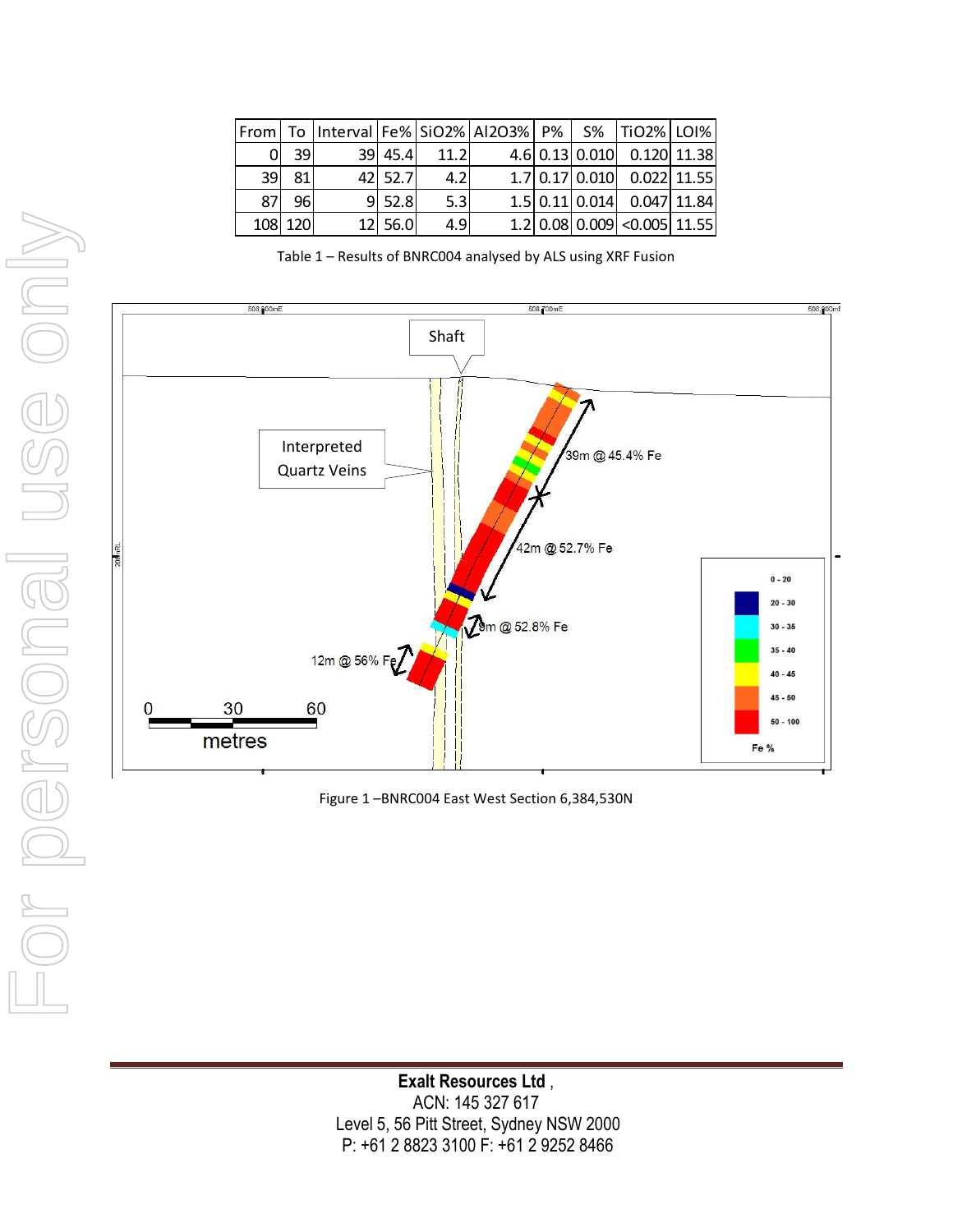

Figure 2 – 100m Depth Slice on 3D IP Results overlayed Interpreted Geology and Known Mineralisation

| Hole_ID    | Tvpe      | East   | North   | <b>RL</b> |     | Dip Azimuth | Depth | Prospect         |
|------------|-----------|--------|---------|-----------|-----|-------------|-------|------------------|
| BNRC001 RC |           | 508341 | 6385636 | 265       | -65 | 220         |       | 228 Brooklyn     |
| BNRC002 RC |           | 508789 | 6385627 | 265       | -65 | 214         |       | 198 Brooklyn     |
| BNRC003    | <b>RC</b> | 509271 | 6385573 | 265       | -65 | 79          |       | 168 Brooklyn     |
| BNRC004    | RC        | 508709 | 6384530 | 260       | -60 | 309         |       | 120 Brooklyn     |
| YLW001     | <b>RC</b> | 502880 | 6388152 | 294       | -65 | 68          |       | 264 Yellow Shaft |
| YLW002     | RC        | 502533 | 6389127 | 290       | -60 | 66          |       | 234 Yellow Shaft |
| YLW003     | RC        | 502543 | 6388473 | 2901      | -65 | 303         |       | 127 Yellow Shaft |
| YLW004     | <b>RC</b> | 502515 | 6388507 | 2901      | -60 | 321         |       | 194 Yellow Shaft |

Table 2 – Drillhole locations. GDA94 Zone 55